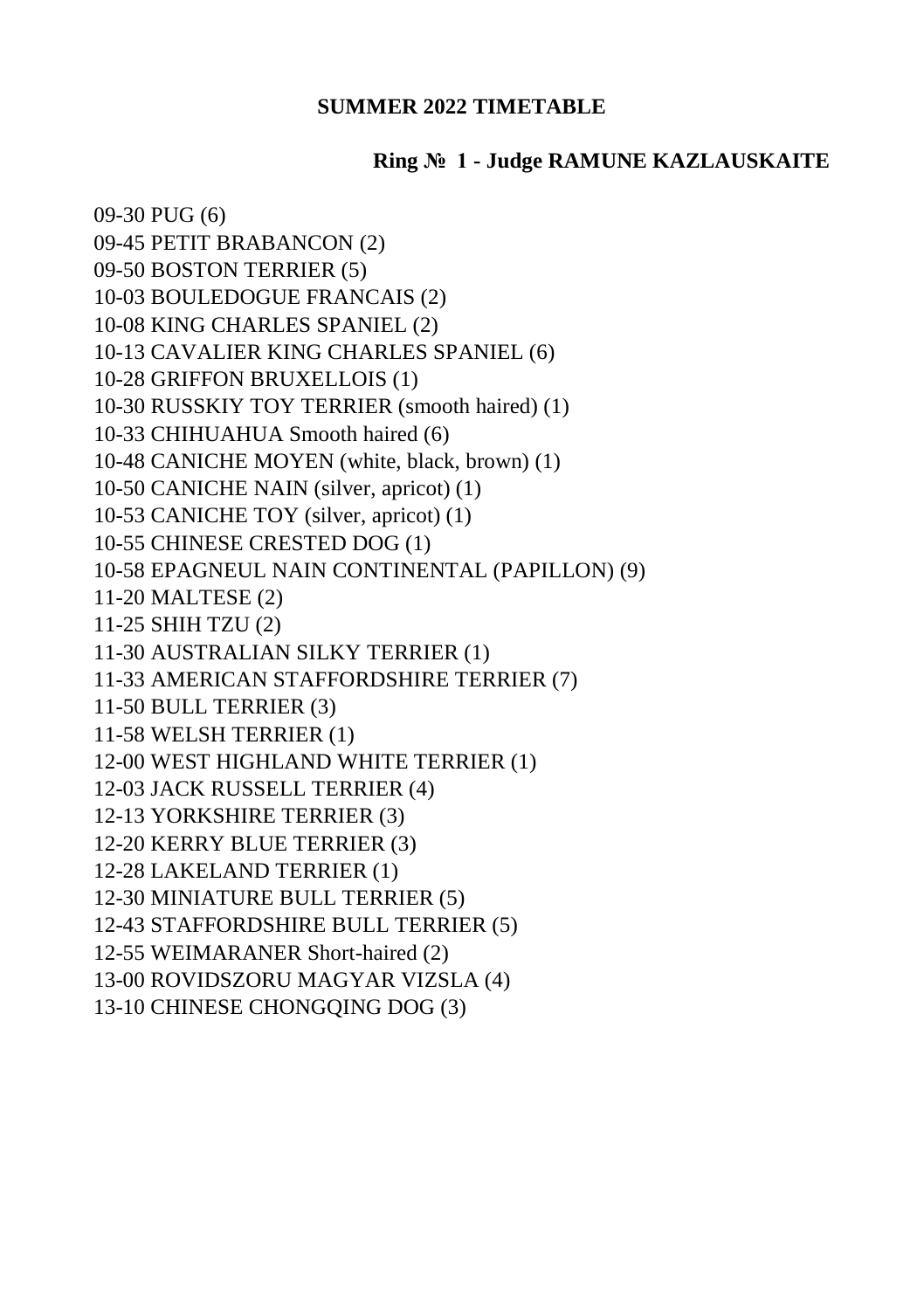09-30 AUSTRALIAN SHEPHERD (3) 09-37 AUSTRALIAN CATTLE DOG (1) 09-40 WELSH CORGI CARDIGAN (5) 09-52 WELSH CORGI PEMBROKE (7) 10-10 COLLIE ROUGH (1) 10-13 CANE DA PASTORE MAREMMANO-ABRUZZESE (2) 10-17 DEUTSCHER SCHAFERHUND(dc) (1) 10-20 OLD ENGLISH SHEEPDOG (1) 10-23 SCHIPPERKE (4) 10-33 SHETLAND SHEEPDOG (1) 10-35 DACHSHUND KANINCHEN Kurzhaar (4) 10-45 DACHSHUND ZWERG Kurzhaar (6) 11-00 DACHSHUND ZWERG Langhaar (3) 11-07 DACHSHUND ZWERG Rauhhaar (2) 11-13 DACHSHUND NORMALGRUSSE Kurzhaar (5) 11-28 DACHSHUND NORMALGRUSSE Langhaar (1) 11-30 DACHSHUND NORMALGRUSSE Rauhhaar (1) 11-33 AKITA (7) 11-50 ALASKAN MALAMUTE (1) 11-53 AMERICAN AKITA (1) 11-55 BASENJI (7) 12-12 XOLOITZQUINTLE Standard (2) 12-17 DEUTSCHER WOLFSPITZ (1) 12-20 DEUTSCHER KLEINSPITZ (Orange, grey, other colours) (2) 12-25 DEUTSCHER ZWERGSPITZ (POMERANIAN) (7) 12-43 SAMOIEDSKAIA SOBAKA (1) 12-45 SHIBA (13) 13-18 SHIKOKU (1) 13-20 CHOW CHOW (1) 13-23 AFGHAN HOUND (2) 13-28 IRISH WOLFHOUND (1) 13-30 GALGO ESPANOL (1) 13-33 PICCOLO LEVRIERO ITALIANO (4) 13-43 RUSSKAYA PSOVAYA BORZAYA (1) 13-45 WHIPPET (9)